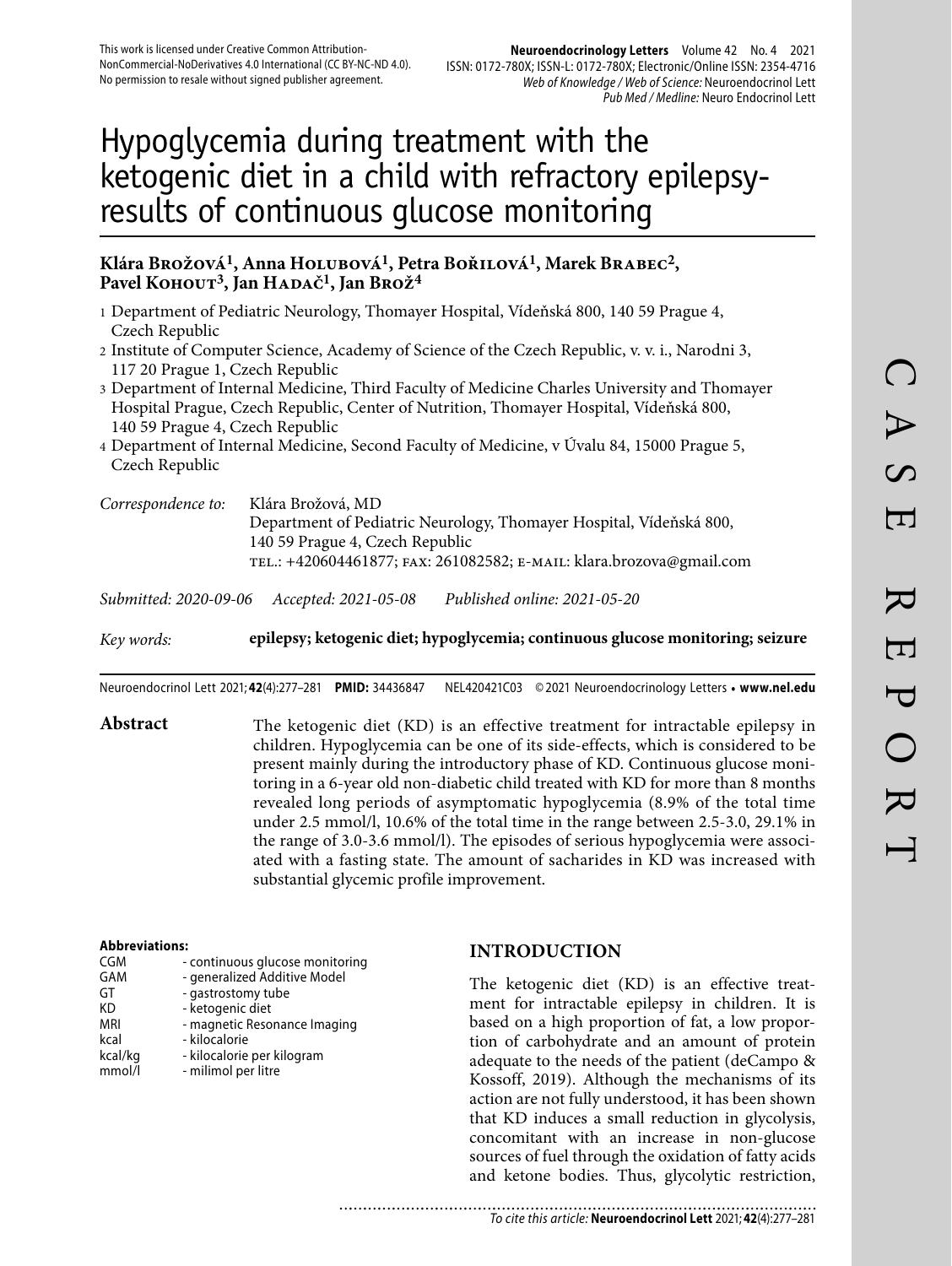among other factors, may be an important mechanism mediating the anti-seizure properties of the KD (Rho, 2017).

Common side-effects of KD include nausea and vomiting, acidosis, hypoglycemia, and dehydration (deCampo & Kossoff, 2019).

In clinical practice, a glucose value of <3.6 mmol/l has been most often accepted as the level for defining hypoglycemia (Ly *et al.* 2014).

It has been documented in type 1 diabetes patients that severe as well as chronic subclinical hypoclycemia might couse alterations in normal brain and cognitive development (Cato & Hershey, 2016; Rovet & Ehrlich, 1999).

Transient hypoglycemia during the introduction of the KD is well documented (Schwartz *et al.* 1989). Hypoglycemic episodes in the latter phases of a stabilized diet are generaly considered as not common and mild (>2.5 mmol/l), although a recently published case report showed a not inconsiderable number of hypoglycemic episodes revealed by random flash glucose monitoring also in this period of KD treatment, including those under 2.5 mmol/l (Cai QY *et al.* 2017; Korta *et al.* 2019). Regular glucose concentration monitoring is recommended during the diet initiation phase, but not in the latter phase; thus, a detailed knowledge of blood glucose excursions during the long-term treatment with KD is lacking (Kossoff *et al.* 2018).

Furthermore, an effect of hypoglycemia, especially serious ones (< 2.5 mmol/l) on the brain in patients on long term KD treatment, has not been investigated in detail.

Continuous glucose monitoring (CGM) is a method of tracking glucose levels in subcutaneous tissue throughout the day and night. CGM systems take glucose measurements at regular intervals of 5 minutes. These systems are used by diabetes patients treated with insulin in a "real time mode"to improve their glycemic values but can be also used in a "blinded mode", thus patients cannot see the values and these are retrospectively analysed in a device software (Mian *et al.* 2019).

We present here the results of almost 7 days of CGM in a non-diabetic patient suffering from intractable epilepsy who had been treated with KD for more than 8 months. To the best of our knowledge, this is the first use of CGM in a non-diabetes patient treated with KD.

# **CASE PRESENTATION**

This 6-year-old girl with severe psychomotor retardation of unknown origin (metabolic screening and genetic testing were negative, brain MRI was normal), minimal motor activity, who had been fed with a gastrostomy tube (GT) since her third year, had a history of atypical absences and generalized tonic clonic seizures (GTCS), beginning at 8 months of age. She repeatedly suffered from super-refractory status epilepticus provoked by febrile illness.

Because of the refractory seizures, which occurred despite the use of multiple antiepileptic drugs, a KD (3:1, feeding 6 times a day via GT) was initiated in October 2018, while the anticonvulsants were continued without changes. KD was well tolerated. During the first 7 months, she gained 4 kg (she reached her optimal weight for her height and age); later, her weight remained stable. As for the patient, the total intake of calories per day was recently controlled at 1045 kcal (80 kcal/kg/day).

The KD led to a more than 50% reduction of seizures,and parents observed a mild improvement of behavioral functioning and activity.

The amount of ketone bodies was measured at 4.21 to 6.06 mmol/l, and the concentration of plasma glucose was measured at 4.1 to 8.0 mmol/l during the regular check-ups.

In June 2019 she was admitted for a surgical GT replacement. CGM was used to observe any glucose concentration changes during the prolonged fasting period connected to this minor surgery, and then to compare them with those during non-fasting days. During the whole period of admittance, the patient´s mother was present.

# *Materials and Methods*

For CGM the Dexcom™ G4 Platinum CGM System® (Dexcom, Inc, San Diego, CA), which measures glucose concentrations from interstitial fluid in the range of 2.2 to 22.0 mmol/l every 5 minutes, was used. The system was "blinded", thus parents or staff were not able to see glycemic values during the monitoring period.

# *Data analysis*

We analyze and summarize the data obtained from the CGM monitor. Because of occasional internal device problems, some glycemic values are missing during the period of interest (about 5.35% both as isolated, missing occurrences and short periods of several missing values in a row) precluding straightforward analysis. Therefore, we had to complete the data first to get unbalanced characteristics over time (means, percentages of time spent in a predefined glycemic interval, etc.). To this end, we fit a penalized spline Generalized Additive Model (GAM) using quadratic smoothness penalty and generalized cross-validation. The fitted GAM model is then used to evaluate the best prediction for the missing data points. All computations were done in the R environment (R Core Team, 2014). We considered mild hypoglycemia to be between the values 3.5-3.1 mmol/l, moderate hypoglycemia 3.0-2.6, and serious hypoglycemia  $\leq$  2.5 mmol/l. The completed dataset is then analyzed and summarized by various summary statistics.

# *Results*

CGM was continuously applied for a total of 6 days 8 hours and 16 minutes with mean glycemic value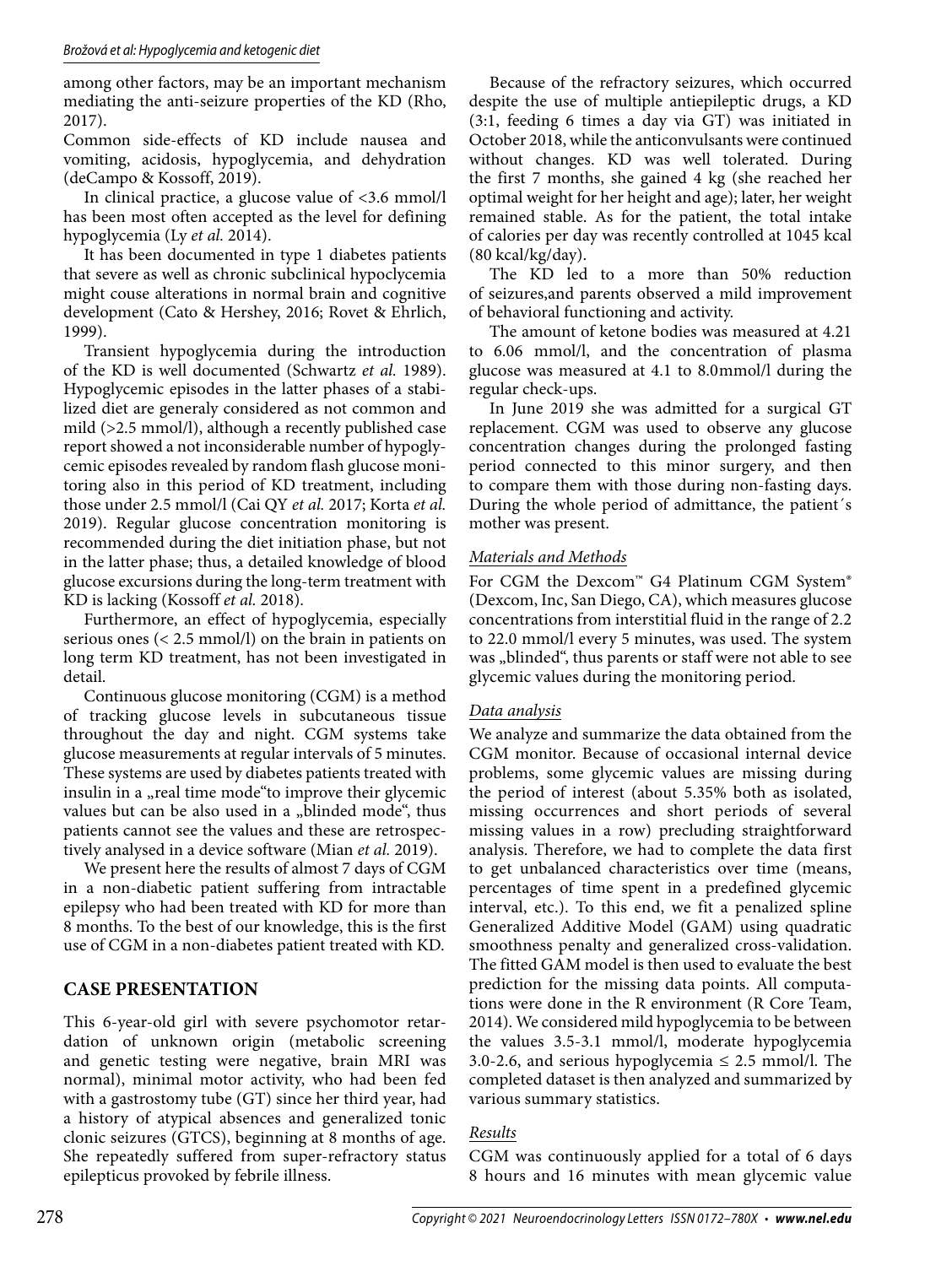

**Fig. 1.** Glycemic excursions during monitoring

3.6±0.55 mmol/l (range, 2.2-5.1). CGM values were calibrated according to the device recommendations with the capillary glucose levels at 6:00 and 18:00. Glycemic excursions during the monitoring are shown in Figure 1.

The mean value of glycemia during fasting (defined as the period from the point of 2 hours after the last meal of the day to the point of the first meal of the following day, total time of 54 hours and 27 minutes) was 3.3±0.57 mmol/l, (range, 2.2 - 4.66). The mean value of glycemia during feeding (defined as the period since the first daily meal to the point of 2 hours after the last meal of the day, total time 97 hours and 49 minutes) was 3.8±0.43 mmol/l (range, 2.39-5.1). The difference was statistically significant (*p*< 0.0001, t-test).The percentage of time spent in the glycemic range  $\leq$ 2.5 mmol/l was 8.9%; in the range between 2.6-3.0 mmol/l 10.6 %; in the range of 3.1-3.5 mmol/l 29.1%, and above 3.5 mmol/l it was 51.4% (Figure 2).

The GT replacement took 30 mins, the period of fasting was prolongated for 232 min compared with a usual day (no infusions with glucose were administered during the procedure), and glycemic values during this period were in the range 3.5-4.3 mmol/l.

The capillary glycemia was obtained regularly at 6.00 in the morning (fasting state) with a mean value 3.6±0.29, and at 18. 00 with a mean value 3.7±0.29 mmol/l. The levels of ketone bodies remained within the recommended range between 4.9 and 6.1 mmol/l.

During CGM, no symptoms of hypoglycemia occurred, no worsening in terms of atypical absences frequency, and no GTCS occurred.

# *Therapeutic intervention*

An increase in carbohydrate intake was performed by the the diet ratio change to 2:1 (from previous 3:1) and also the last daily feeding was shifted to 23.00 (from previous 22.00). Subsequent systematic glucose monitoring with portable glucometer showed the mean glycemic value 4.1±0.57 mmol/l, (range, 3.1 – 6.2 mmol/l). The levels of ketone bodies remained within the recommended range between 4.1 and 5.6 mmol/l. No change in the seisure frequency and types was found after the intervention.

# **DISCUSSION**

This 6-year-old girl with severe psychomotor retardation was successfully treated with KD for refractory epilepsy for 8 months with no symptomatic or documented hypoglycemia in her history and who underwent "blinded" CGM. For several hours of prolonged fasting during minor surgery, no significant changes of ketone levels, or hypoglycemic episodes, occurred. However, during the whole monitoring period, we could observe long episodes of hypoglycemia, in which glucose concentrations even lower than 2.5 mmol/l were recorded, especially during periods of fasting. All these hypoglycemic events, including those during waking, were asymptomatic. Additionally, during the whole period of hospitalization, no GTCS occurred, and only a few minor seizures (atypical absences) happened.

The majority of hypoglycemic episodes occurred during the period of fasting. Mean glycemia during fasting periods was significantly lower than that compared with feeding periods. Thus, we can conclude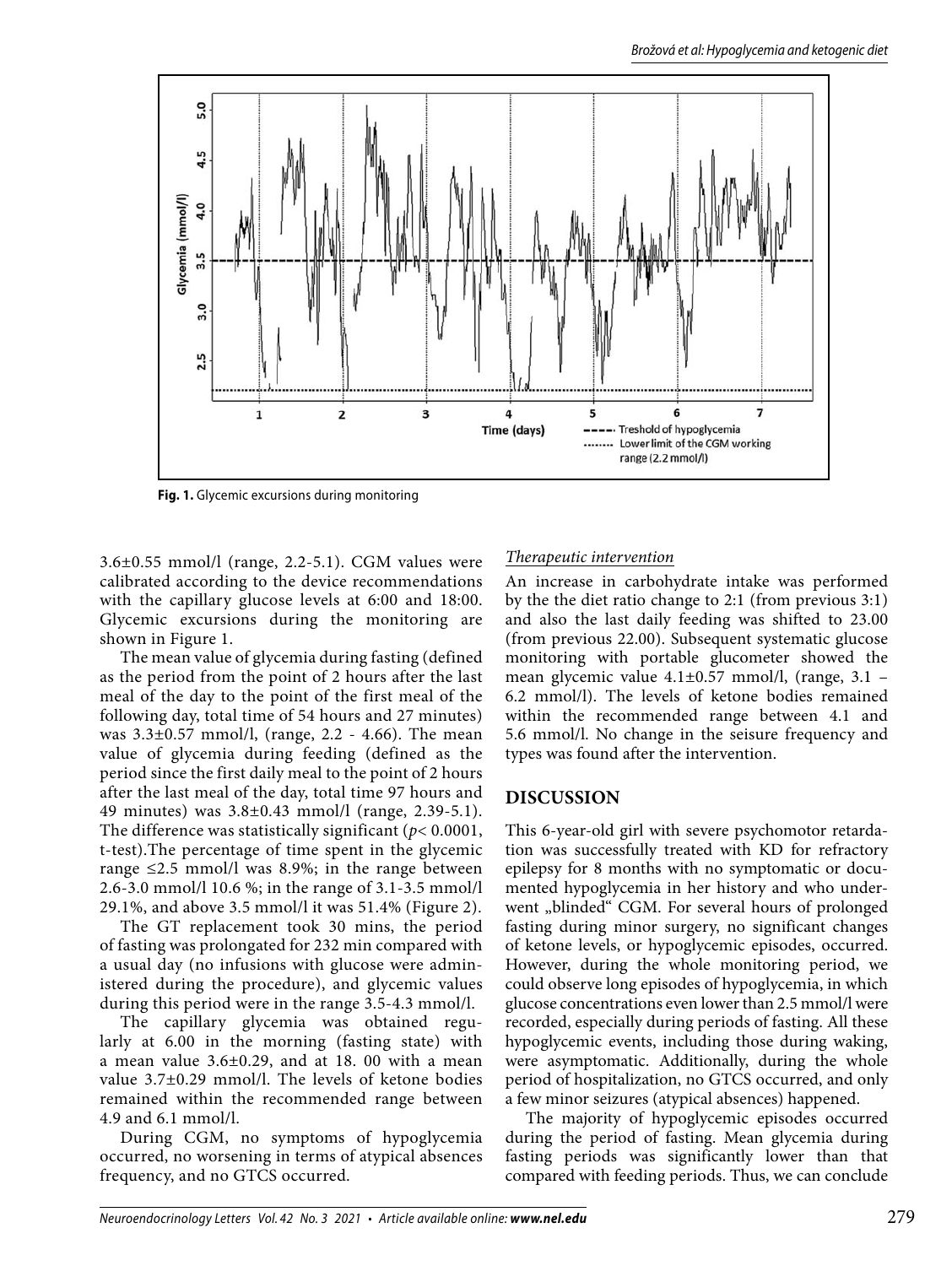

**Fig. 2.** Percentage of time spent in the different glycemic ranges. The upper part of the picture shows the glycemia distribution during the whole monitoring period. The lower part shows the same separately for periods of feeding (left) and periods of fasting (right)

that in this patient with minimal physical activity glucose concentration was related to feeding and serious hypoglycemias occurred mainly during fasting periods.

A limitation of our study method was the well described time-lag of the CGM (glycemic difference between capillary blood and interstitial tisue), which is mainly connected to the periods of rapid blood glucose concentrations changes (such as meals and physical activity) and may alter the accuracy of the measurement (Cengiz & Tamborlane, 2009). However, as serious hypoglycemia were found most frequently during fasting periods, we do not expect such an efect in our patient who has minimal motor activity.

# **CONCLUSION**

In conclusion, our main finding is that periods of serious hypoglycemia can often be present during the established KD phase and may not be revealed by random glycemia examination. The levels of glucose concentration may be asymptomatic, or overlooked in severely disabled bed-ridden patients,and are associated mainly with the time of fasting. Thus, they may be easily overlooked and constitute a source of potential danger. Further investigation in the other patients treated with KD is needed to confirm our findings. CGM may be an important tool for such an investigation.

# **ACKNOWLEDGEMENTS**

We express our sincere thanks to the patient and her family members. Special thanks to Dion Pritchard for language editing.

# **FUNDING**

The work was supported by Ministry of Health of the Czech Republic [CZ- DRO, Thomayer Hospital – TH, 00064190].